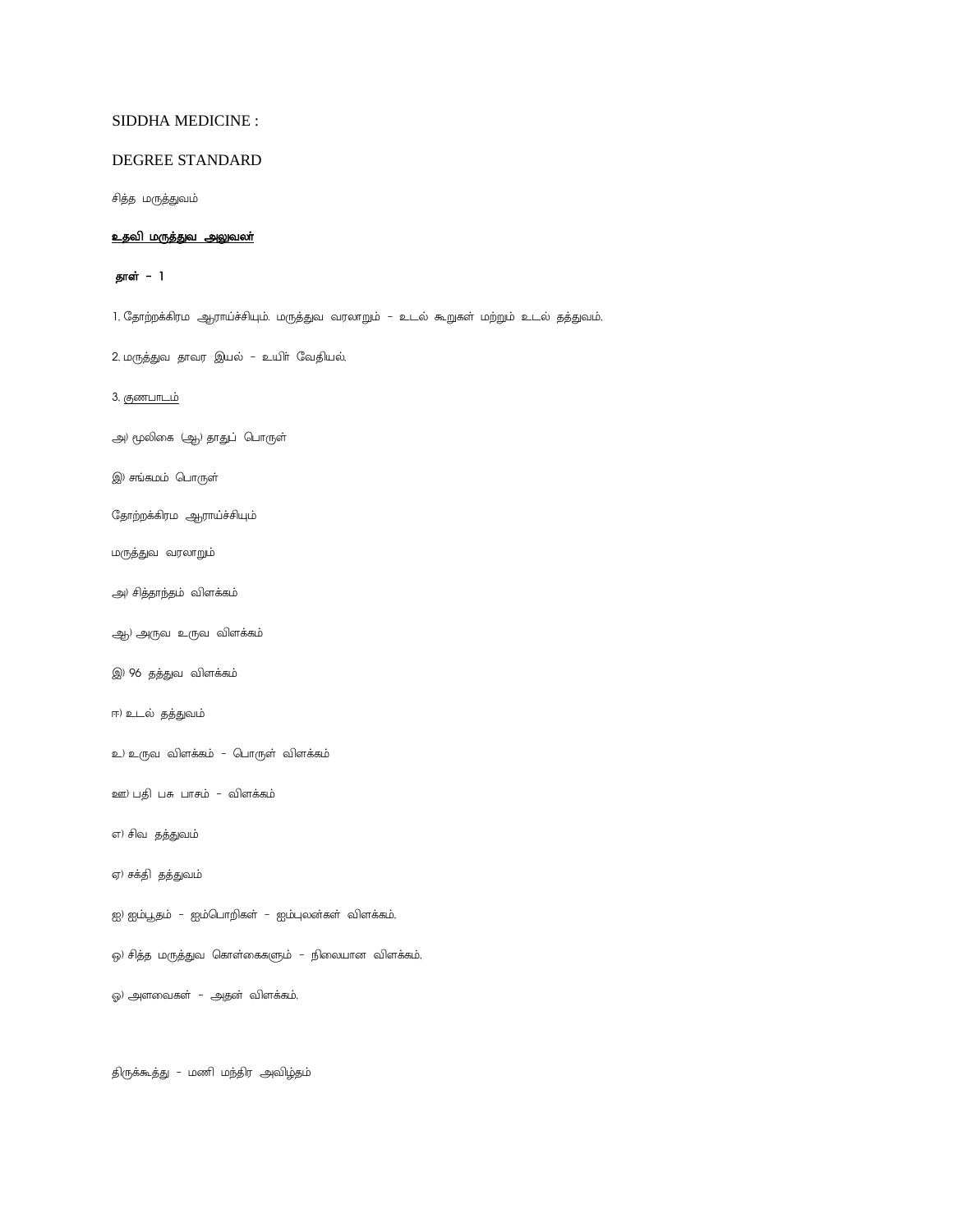பதி பசு பாசம் – அளவைகள் அதன் விளக்கம் – 18 சித்தா்கள் வரலாறு – திருமூலா் – தேரன் வரலாறு மற்றும் எழுதிய புத்தகம் – யூகி வரலாறு – எழுதிய புத்தகம் – அகத்தியா் வரலாறு – எழுதிய புத்தகம் திருவள்ளுவா்–! மருத்துவம் ! என்ற அதிகாரத்தில் கூறிய பத்து குறள் – விளக்கம்,

நோய் நாடி நோய் முதல் நாடி ................. விளக்குக,

சிறு குறிப்பு வரைக்

பத்தியம் – பட்டினி – பற்று , தொக்கணம் – ஒத்தடம் வாதம் –முப்பு –பூநீா – காயகற்பம் – பேதி மருத்துவம் – வாந்தி மருத்துவம் – வேது – இடு மருந்து – நஞ்சு – 14 வேகம் – ஒப்புரை – எதிாருரை – தமிழ் மருத்துவ வரலாறு – சித்தா்கள் வரலாறு

### உடல் கூறுகள்

### <u>என்புகள் </u>

முள்ளந்தண்டு பகுதி – நிறைவம்சிகள் – குறைவம்சிகள் – கழுத்துவம்சிகள் – முதுகுவம்சிகள்

இடைவம்சிகள் – புச்சம் – வித்தியாசுமான வம்சிகள் – அச்சு – தலைதாங்கி,

### தலை என்புகள்<u>்</u>

நெஞ்சக என்பு – புயஎன்பு – வாகுஎன்பு – செத்ரு என்பு – இரத்தின என்பு – ஆரை என்பு – கால்குளசு என்பு – தொடை என்பு – நளக என்பு - சர என்பு - சில் என்பு,

<u> பொருத்துக –</u>

முள்ளந்தண்டு பொருத்து – கூபக பொருத்துகள் – முழங்கை பொருத்துகள் – இடுப்பு –ஆண் பெண் கூபக என்புகள் வித்தியாசும் என்ன

### உணர்வு உறுப்புகள்

காது – கண் – மூக்கு – நாக்கு – தோல்

#### பேசிகள்

தலைமுகபேசி – உட்காயபேசி – அதகாய பேசி, முண்டத்துப் பேசிகள், நெஞ்சு, வயிற்றுப் பேசிகள், முதுகுப் பேசிகள்

### <u>நாடிகள்</u>

உட்காய நாடிகள் – நெஞ்சு கண்டரை நாடிகள் – இரீக நாடி – இருதய நாடி – அனாம நாடி – கிரீவநாடி – வயிற்று கண்டறை நாடி – கூடுகநாடி - அதகாய நாடி,

#### <u>நாளங்கள்</u>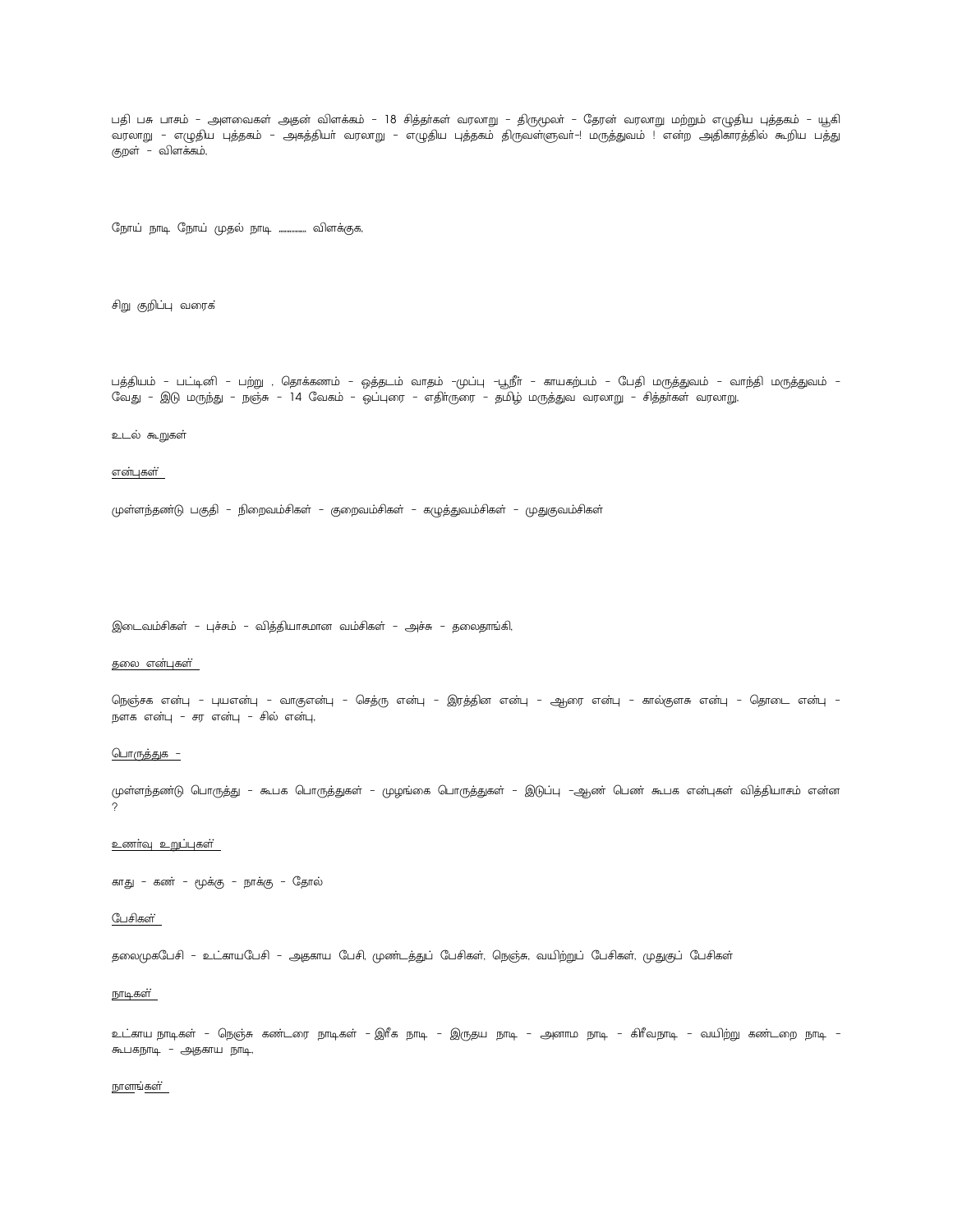புப்புச நாளங்கள் – உட்காய அதகாய நாளம், கழுத்து, தலை நாளங்கள், மேல்குகா நாளம், கீழ்குகா நாளங்கள், இரீக நாளங்கள்.

# <u>சுரீர உள் உறுப்புகள் பற்றிய படிப்பு</u>

### அ) சீரண மண்டலம்

வாய். தொண்டை. இரைகுழல். இரப்பை. சிறுகுடல். பெருங்குடல். உமிழ்நீா் கோளங்கள். ஈரல். பித்தப்பை. கணையம். பீளிகம். நாங்கூழ்,

ஆ) பிஞ்சரம் இருதயம். குரல்வளை. சுவாசகுழல். புப்புசம், பித்தப்பை. கணையம். பீளிகம். நாங்கூழ்,

இ) பிருக்கம் மேகதி. சலவாகி. சலப்பை

ஈ) ஜனன உறுப்புகள்

ஆண் புரதகோளம். சிசுனம் – பீஜங்கள் – பீஜகொடி – விதைப்பை

பெண் சலப்பை - சலவாகி - யோனி அகல் - சினைப்பை - சினைப்பாதை ,

### மூளை கோள ங்கள்

நரம்பு மண்டலம் – மூளை மண்டலம் – கபால நரம்பு – கசேரு நரம்பு – உட்காய சாலம் – இடுப்பு சாலம் – பீடிகை சாலம் – சகவேத பகுதி ,

### <u>உடல் தத்துவம்</u>

அ) பொருள் தத்துவம்

முதல் கரு - உரிப்பொருள்கள் - அருவம் - அருவுருவம் - உருவப்பொருள்கள்,

ஆ) அருவப்பொருள்

அறிவு – ஆற்றல் – ஒலி – ஒளி – அருளோன்– ஆண்டான்படைப்போன் – காப்போன் – அழிப்போன்,

இ) அருஉருவப் பொருட்கள் சித்து, அசித்து, பதி. பசு, பாசும். தொண்ணூற்று ஆறு தத்துவங்கள்

ஈ) பஞ்சபூத பஞ்சீகரணம் மண் . நீா். தீவளி. விண். பூதங்களின் கிாியைகள்,

உ) உருவப்பொருள் அநிந்திரியப் பொருள் – இந்திரியப் பொருள்,

ஊ) உயிர் உயிரியல் - பரிணாமம்,

எ) தோற்றமும் ஒடுக்கமும்;

உலகத்தோற்றம் – ஒடுக்கம் . மாற்றத்தால் ஆயது உலகம். பகுதிகளால் ஆயது உலகம் ,

ஏ) சீவன் அருவ சீவன் - அருவுருவசீவன் - உருவ சீவன் ,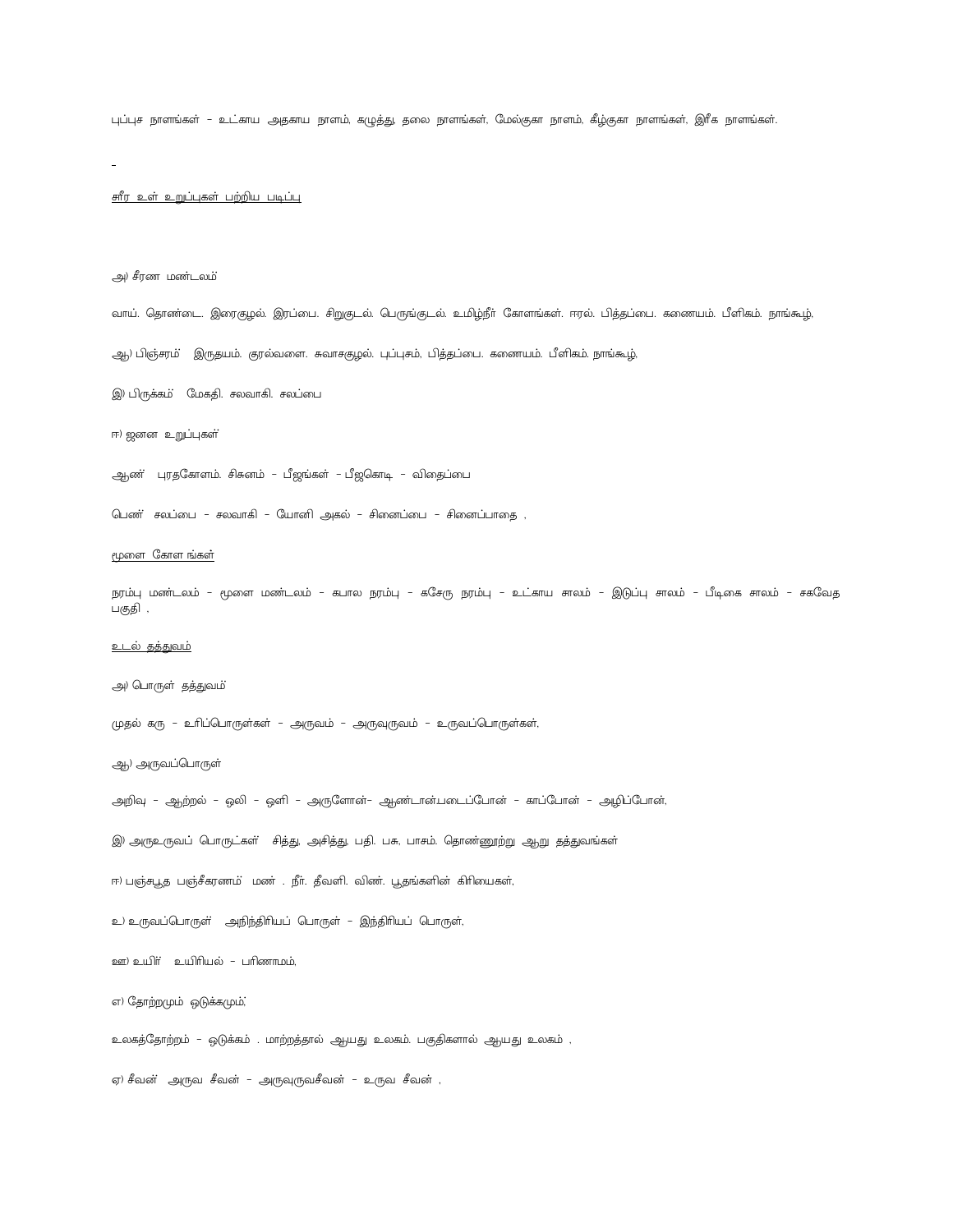ஐ) விலம்

ஒ) 96 தத்துவங்களின் விளக்கம்

ஓ) 96 தத்துவங்களின் தொழில்

ஒள) உடல் தாதுக்கள் ரசம் – இரத்தம் – மாமிசம் – மூளை – விந்து – என்பு – கொழுப்பு,

- 1. கோசங்கள் மனோமயக் கோசும் அன்னமயக் கோசும் பிராணமயக் கோசும் விஞ்ஞானமையக் கோசும் ஆனந்தமயக் கோசம், மனோமயக் கோசத்தின் விளக்கம்
- தந்துகிகள் நாடி நாளம் இதயம் குருதியின் குணம் குருதி உறைதல் குருதி விலங்கள் குருதித் தொகுப்புகள் குருதிச் சுற்றோட்டம் – இருதயச் சுழற்சி – இருதய ஒலிகள் – தனித்து இயங்கும் ஒலிகள் – நாடி – குருதி ஒட்டம்,

2, பிராண மயக் கோசம் சுவாசும். சுவாச நிகழ்ச்சிகள்,

3, அன்னமயக் கோசம் அன்னமயக் கோசத்தின்

விளக்கம்,

4 உணவுப் பொருள்களின் அம்சங்கள் சக்கை , சத்து சுவை . குணம் . பருவ காலங்களும்–உணவுப் பொருள்களும் . கபப் பொருள்கள். பித்தப் பொருள்கள் . வாதப் பொருள்கள். செரிமனம். சோடணம். வளர்சிதை மாற்றம்,

5, கழிவு நீக்கம் விசர்க்கம் . அமுரி நீர். தோல் உடற்காங்கை திட்ட அமைப்பு

- ் தியுள் காலத்தை வெல்லும் உறுப்புகள் ் உள்ளிடைச் சுரப்பிகள் சினைப்பை. பிருகோபரி கொங்கைகள் சுவலி வீதன கோளம். பாலுகம். கணையச் சத்து. பீசம்,
- 7, விஞ்ஞானமையக் கோசும் தறிவு. அந்தக்கரணம். வினை. மண்டலம். முக்குணம். ஆதாரம். அவத்தை. முத்தோடம். பத்துவாதம். பத்துநாடி. வெளித்துண்டலை வரவேற்கும் நரம்பு விலங்கள். பதினான்கு வேகங்கள். திட்டமிட்ட நரம்பு வேகம். திட்டமிடாத நரம்பு வேகம். ஐம்புலன்களும். ஐம்பொறிகளும்,

8, ஆனந்த மயக் கோசம் அறிவு ஆராய்ச்சி . மரணம். காயகற்பம்,

9, யாக்கையின் இயற்கை இலக்கணம் ஐந்திணை. கால ஒழுக்கம். கரு உற்பத்தி. செல் அமைப்பு. எலும்பும் தசையும். சுவாசம். செரிக்கும் நுண்மை நொதிகள், இரத்தம் இரத்த ஒட்டம். சிறுநீா மண்டலம். நரம்பியல். நலம் செய்புலன்கள் அ) விழி (ஆ) செவி – நாளமில்லா சுாப்பிகள்.

மருத்துவ தாவர இயல் உயிரியல் முன்னுரை தாவர விலங்குகளை கண்டறியும் பண்புகள் ( Distinguishing Features ) தாவரவியல் மற்றும் அதன் பிரிவுகள், தாவர மண்டலத்தின் வகைப்பாடு,

ஆஞ்சியோஸ்பொ்மின் புறத்தோற்ற அமைப்பு வோ். தண்டு. இலை. மஞ்சாி மலா் மற்றும் மலாின் பாகங்கள், இருவித்திலை. மற்றும் ஒருவித்திலை. தாவரத்தின் மலாகள். கனிகள் மற்றும் விதைகள் தனிக்கனி–உலா மற்றும் சதைக்கனி. திரள்கனி மற்றும் கூட்டுக்கனி,

சில இருவித்திலை மற்றும் ஒரு வித்திலை விதைகள் எண்ணெய் விதைகள். நிலைநிறுத்தப்பட்ட எண்ணெய்கள் $(Fixed$   $Oils)$  . ஆஞ்சியோஜ்பெர்களின் உடல் இனப்பெருக்கம் மற்றும் முளைத்தல் (Vegetative propogation and Germination)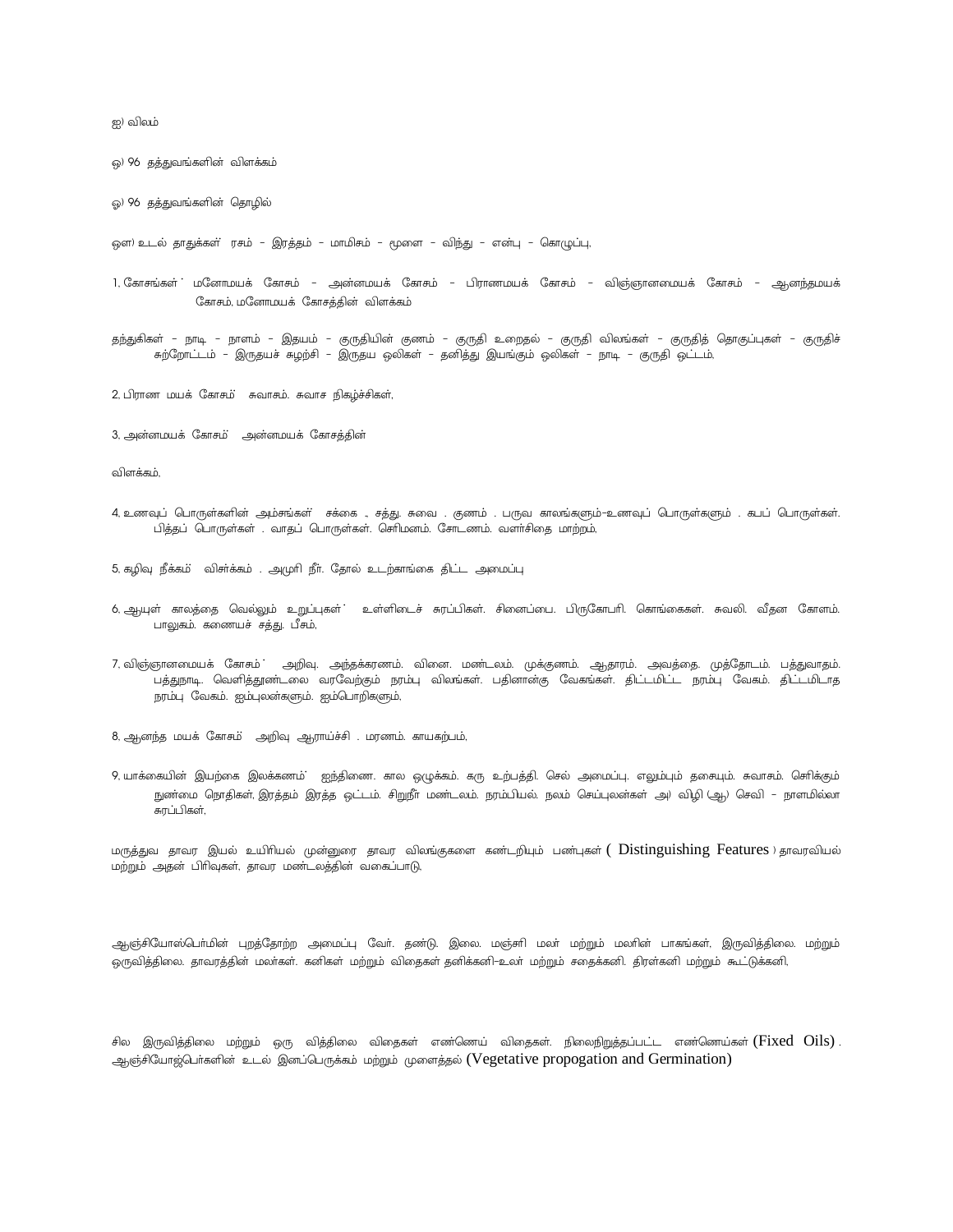வகைப்பாட்டியல் (Systematic Botany) வகைப்பாட்டியலின் வரலாறு (History of ஆஞ்சியோஸ்பொ்ம்களின் Taxenomy) தாவரங்களுக்கு பெயரிட்டல் (Nomenclature)உறாபோியம் செய்யும் முறைகள், செயற்கை முறை மற்றும் இயல்பு முறை வகைப்படுத்துதல் - முன்னுரை (Introduction to artificial and natural system of classification) பூக்கும் தாவரங்களின் வகைப்படுத்தல் - கரோலஸ் வின்னேயஸின் வகைப்படுத்துதல் (Carolus Linnaeuss System of classification) - பெந்தம் உறீக்கரின் வகைப்படுத்தல் (Menthem and Hookers System of Classification)

கீழ்க்காணும் குடும்பங்கள் மருத்துவம் சம்பந்தமான மற்றும் மருத்துவம் பயன்கொண்ட முக்கியமான பண்புகள்

| 1  | ரேனான்குலேசி     | 26 | ரூபியேஸி         |
|----|------------------|----|------------------|
| 2  | மக்னோலி          | 27 | கம்போசிடே        |
| 3  | அனோ னேஸி         | 28 | கப்போடேஸி        |
| 4  | மெனிஸ்பெர்மேசி   | 29 | டொராஜினேஸி       |
| 5  | நிம்பியேஸி       | 30 | அபோஸைனேஸி        |
| 6  | பாப்பாவரேஸி      | 31 | அஸ்கிளிபியடேஸி   |
| 7  | குருசிபேரே       | 32 | கொண்வால்வுலேஸி   |
| 8  | காப்பாரிடேசி     | 33 | ஸொலனேஸி          |
| 9  | கட்டிபெரே        | 34 | ஸ்க்ரோபுலேரியேஸி |
| 10 | டைப்டெரோகாா்பேஸி | 35 | பிக்னோனியேஸி     |
| 11 | மால்வேஸி         | 36 | அகேனதேஸி         |
| 12 | ஸ்டெர்குலேஸி     | 37 | வொ்பினேஸி        |
| 13 | டிலியேஸி         | 38 | லேமியேஸி         |
| 14 | றைகோபில்லேஸி     | 39 | நிக்டாஜினேஸி     |
| 15 | ர்நட்டேஸி        | 40 | அமராந்தேஸி       |
| 16 | மீலியேஸி         | 41 | போலிகோனேஸி       |
| 17 | சேபின்டேஸி       | 42 | அரிஸ்டோலோக்–     |
| 18 | அனகாா்டியேஸி     |    | கியேஸி           |
| 19 | லெகுமினேஸி       | 43 | பைப்பர்ரேஸி      |
| 20 | ரோஸேஸி           | 44 | மிா்ஸ்டிகாஸி     |
| 21 | கோம்பிரிடேஸி     | 45 | ஸ்கைடாமினே       |
| 22 | மிா்டேஸி         | 46 | புபோா்பியேஸி     |
| 23 | லித்ரேஸி         | 47 | உா்டிகேஸி        |
| 24 | குகா்பிடேஸி      | 48 | விலியேஸி         |
| 25 | அம்பெலிபிரி      | 49 | பால்மே           |
|    |                  | 50 | கிராமினே         |
|    |                  |    |                  |

தாவரங்களின் சூழ்நிலைக்கு தகுந்த தக அமைப்புகள் அடிப்படை அறிவு (An Elementary knowledge of adaptation of plants and environment) நடுநிலைத் தாவரங்கள்(Mesophytes)-வறட்சி நிலத் தாவரங்கள் ( $Xerophytes$ ) – நீா்வாழ்த் தாவரங்கள் (Hydrophytes) - உப்பித் தாவரங்கள் (Mangrove Vegetation)-சதுப்பு நிலத் தாவரங்கள்(Halophytes) பூவாத் தாவரங்கள் புறத் தோற்ற அமைப்பு மற்றும் வாழ்க்கைக் சுழற்சி முறை மருத்துவம் சும்பந்தமாக (In relation to medicine) கிரேசிலேரியா (Gracilaria) - பென்சிலியம் (Pencillium) - டிரைப்டெரிஸ் (Dryopteris) - பார்மேலியா (Parmelia) - பூவாத் தாவரங்களின் மருத்துவப் பயன், மருந்தறிவியல் (Pharmcognostic Study)முக்கியத்துவம்-நோக்கம் கீழ்கண்ட பாகங்களின் தாவரவியல் கண்டு அறிதல; (Botonical identity) - தமிழ் பெயர் (Vernacular Name) - குடும்பம் (Family) - வளருமிடம் (Distribution) -வளரியல்பு (Habit) - பயன்படுக்கும் பாகங்களின் பற அமைப்பு (Morphology of parts used) - மருந்துச் சக்துகள் (Chamical Constituents) - செய்கை (Action) - மற்றும் மருத்துவ பயன்கள் (Medicinal uses) - வேர்கள். தரை கீழ்த்தண்டுகள்- கட்டைகள். .<br>பட்டைகள். இலைகள். தாவரப்புற்றுகள். மலாகள். கனிகள். விதைகள். சமூலங்கள், மூலிகைகளின் கலப்படம் உள்ளது (அ) கலப்படம இல்லாதது என எவ்வாறு கண்டறிவாய் ? (Adulteration)

வெளிநாடுகளுக்கு ஏற்றுமதி, இறக்குமதி செய்யப்படும்(Export & Import) மருத்துவ தாவரங்களின் பெயர்கள் மற்றும் பயன்படும் பாகங்களை கூறுக ?

தமிழ்நாட்டில் காணப்படும் சில நஞ்சுத் தாவரங்களின் பெயர்களை கூறுக,?

உம் , அரளி,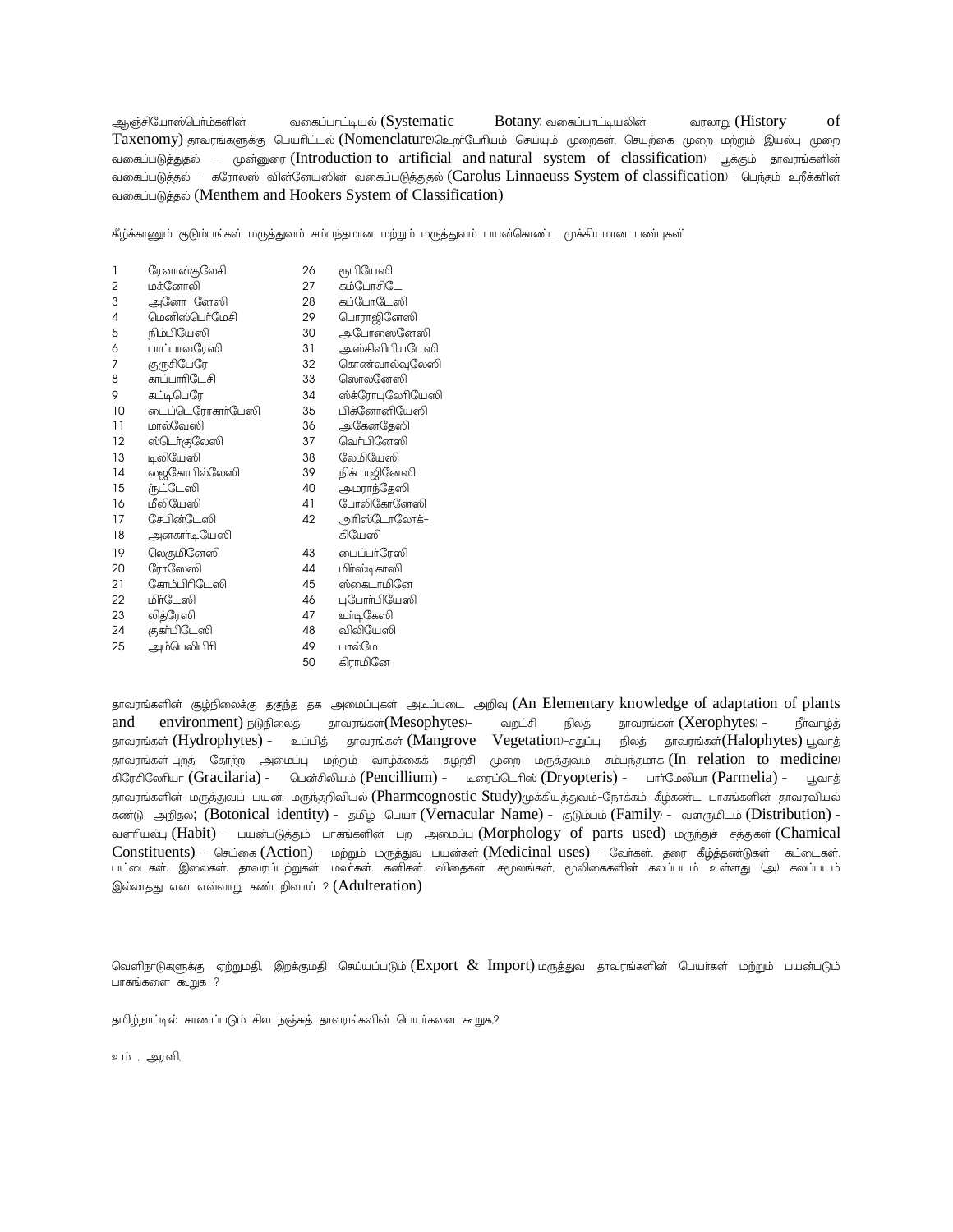## உயிர் வேதியியல் (BIO - CHEMISTRY)

### 1, கார்போஉைறடிரேட்டுகள்

காா்போ உைறட்ரேட்டுகளின் வகைப்பாடு. ஒற்றைச் சா்க்கரைகளின் வேதியில் மற்றும் உடற் செயலியல் முக்கியத்துவம் (குளுகோஸ் . பிரக்டோஸ். இரட்டைச் சர்க்கரைகள் மால்டோஸ். லேக்டோஸ். சுக்ரோஸ், பல சர்க்கரைகள் (ஸ்டார்ச் மற்றும் கிளைகோஜன் ) . மியூகோ பல சர்க்கரைகள் ,

( Carbohydrates : Classification of carbohydrates, Chemistry and Physiological Significance of monosaccharides (Glucose and Fructose) Disaccharid (Starch and Glycogen) and mucopoly saccharides.

2, கொழுப்புகள் -

கொழுப்புகளின் வகைப்பாடு. கொழுப்பு அமிலங்களின் வகைப்பாடு. கொழுப்புகள். பாஸ்போ கொழுப்புகள். செரிப்ரோஸைட்ஸ். ஸ்டிராய்டுகள். பிளாஸ்மா. கொழுப்பு புரதங்கள்,

(Lipids : Classification of lipids fatty acids, fats, phospholipids, cerebrosides, steroids and plasma lepoproteins.)

 $3.$   $\Box$  гу $\Xi$ вы  $\delta$ ы $\dot{\pi}$  -

பொதுக் குணங்கள். வகைப்பாடு. அமினோ அமிலங்களின் வகைப்பாடு. பெப்டைடுகள்,

( Proteins : General properties, classification, Amino acids, Classification, peptides, physiologically important peptides.)

4. நியூக்ளிக் அமிலங்கள் -

நிக்ளியோடைடு மறறும் நியூக்ளியோ ஸை்டுகளின் முக்கியத்துவம். நியூக்ளிக் அமிலங்களின் உட்பொருட்கள் மற்றும் அதன் அமைப்பு,

( Nucleic acids : Importance of Nucleotides and Nucleisides, Nucleicacids composition and structure.)

5, சீரணம் -

கார்போஉைறட்ரேட்டுகள். கொழுப்புகள் மற்றும் புரதங்களின் சீரணம் மற்றும் அவற்றின் உட்கிரகிப்பு,

( Digestion of food stuffs : digestion and absorption of carbohydrates fat and protein.)

6, வளர்சிதை மாற்றம் -

கார்போஉைறடிரேட்டு. கொழுப்பு மற்றும் புரதங்கள் ஆகியவற்றின் வளர்சிதை மாற்றம் டி.சி.ஏ, சைக்கிள்,

(Metabolism : Brief study of metabolism and carbohydrates lipids and proteins with special reference to T.C.A. Cycle.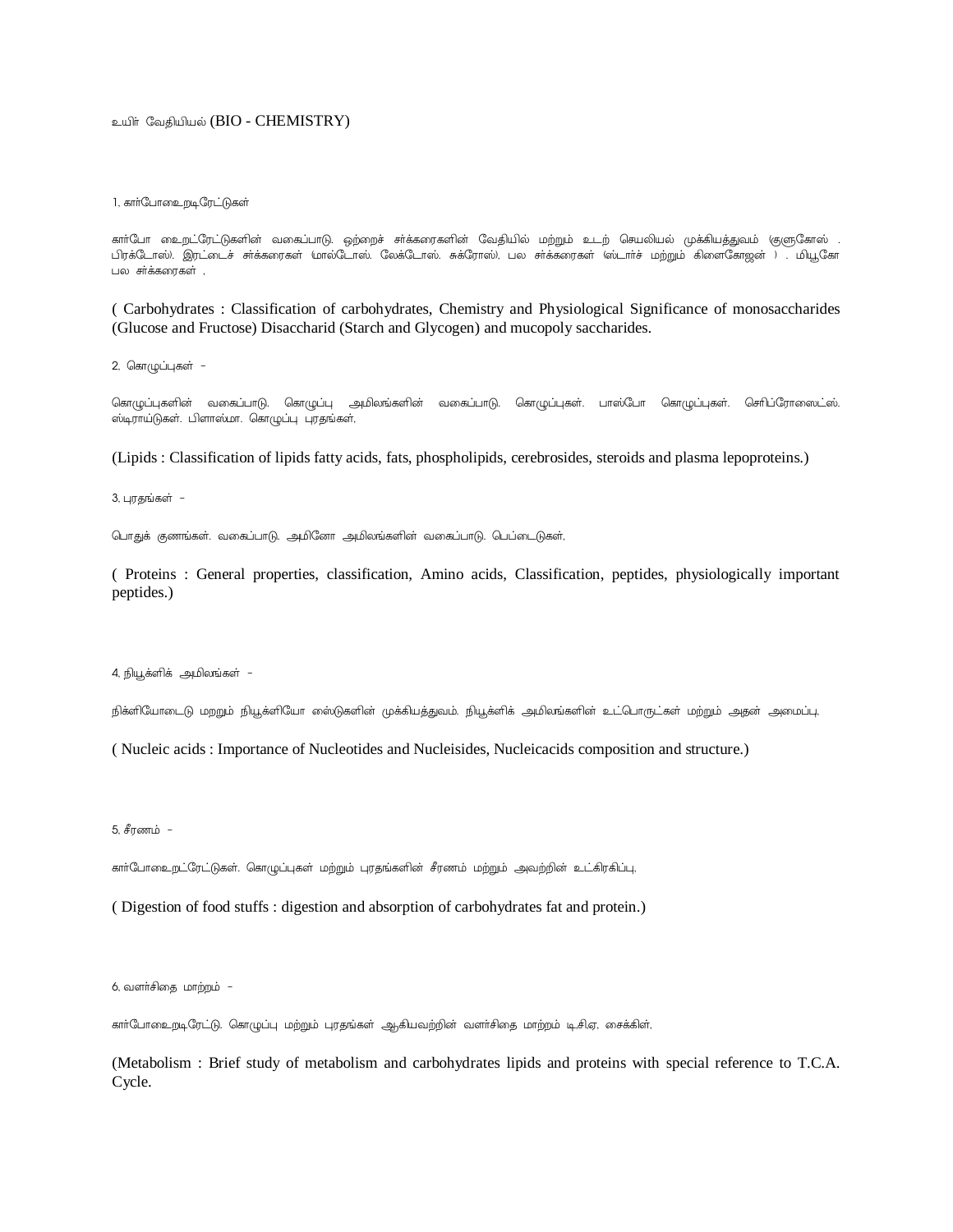7, நொதிகள் –

பொதுவான குணங்கள், வகைப்பாடு மருத்துவ முக்கியத்துவம் வாய்ந்த நொதிகள் – அல்கலைன் பாஸ்படேஸ். ஆ<sub>ர</sub>சிட் பாஸ்படேஸ்,

(Enzyme : Generail properties enzymes in clinical diagnosis ( example S.G.O.T) S.G.P T. L.D.H. Alkaline phosphatase and Acid phosphate)

8. வைட்டமின்கள் -

வேதியியல். உடற்செயல்கள். குறைப்பாட்டில் விளைவுகள். தினத்தேவைகள் – கொழுப்பில் கரையும் வைட்டமின்கள் 'வைட்டமின் ஏ. டி. ஈ. கே) (2) நீரில் கரையும் வைட்டமின்கள் – பி காம்ப்ளெக்ஸ் வைட்டமின்கள் மற்றும் வைட்டமின்,

(Vitamins Chemistry, Physiological rule, deficiency manifestation, sources and daily allowances of the following vitamins, fat soluble, Vitamins A, D, E and K water soluable vitamins Thiamine, Ribofavin, Thyridoine, willacin panthothoric acid, Blotin. Foli acid group, vitamin B 12, Lopoic acid inosital and PABA)

9, தாது உப்புகள் -

டெரிய தனிமங்கள். சோடியம். பொட்டாசியம். குளோரைடு. கால்சியம். பாஸ்பரஸ். மெக்னீசியம். சல்ப்ா், சிறிய கனிமங்கள் – இரும்பு. அயோடின். தாமிரம். துத்தநாகம். புளோரின். மாங்கனீஸ். கோபால்ட்டு. மாலிப்டீணம். செளினீயம்,

(Mineral Metabolism : Principal Elements (Macronutrients) Sodium, potassium, Calcium, Phosphorus, magnesium, Sulphur and Chloride Treca elements (Micronutriens) iron, iodine, copper, zinc, Fluorine, Manganes, cobert, Molybdenum and selenium.)

 $10.$  நீரின் வளர்சிதை மாற்றம் -

உடலின் தண்ணீா் குறைவது அதிகமாவது. சாிசம விகிதத்தில் இருப்பது,

(Water Metabolism ):

11, உணவின் முக்கியத்துவம் -

காா்போஉைறட்ரேட்டுகள். கொழுப்புகள். புரதங்களின். கலோாிக் அளவு. உணவுக் குறைப்பாட்டினால் வரும் நோய்கள் – குவாஸியாா்க்கா் மற்றும் மராஸ்மஸ்,

(Elements of Nutrition : Calorific value of Carbohydrate, fat and protein and their requirements. Diseases of malnutrition.)

12. உறார்மோன்கள் -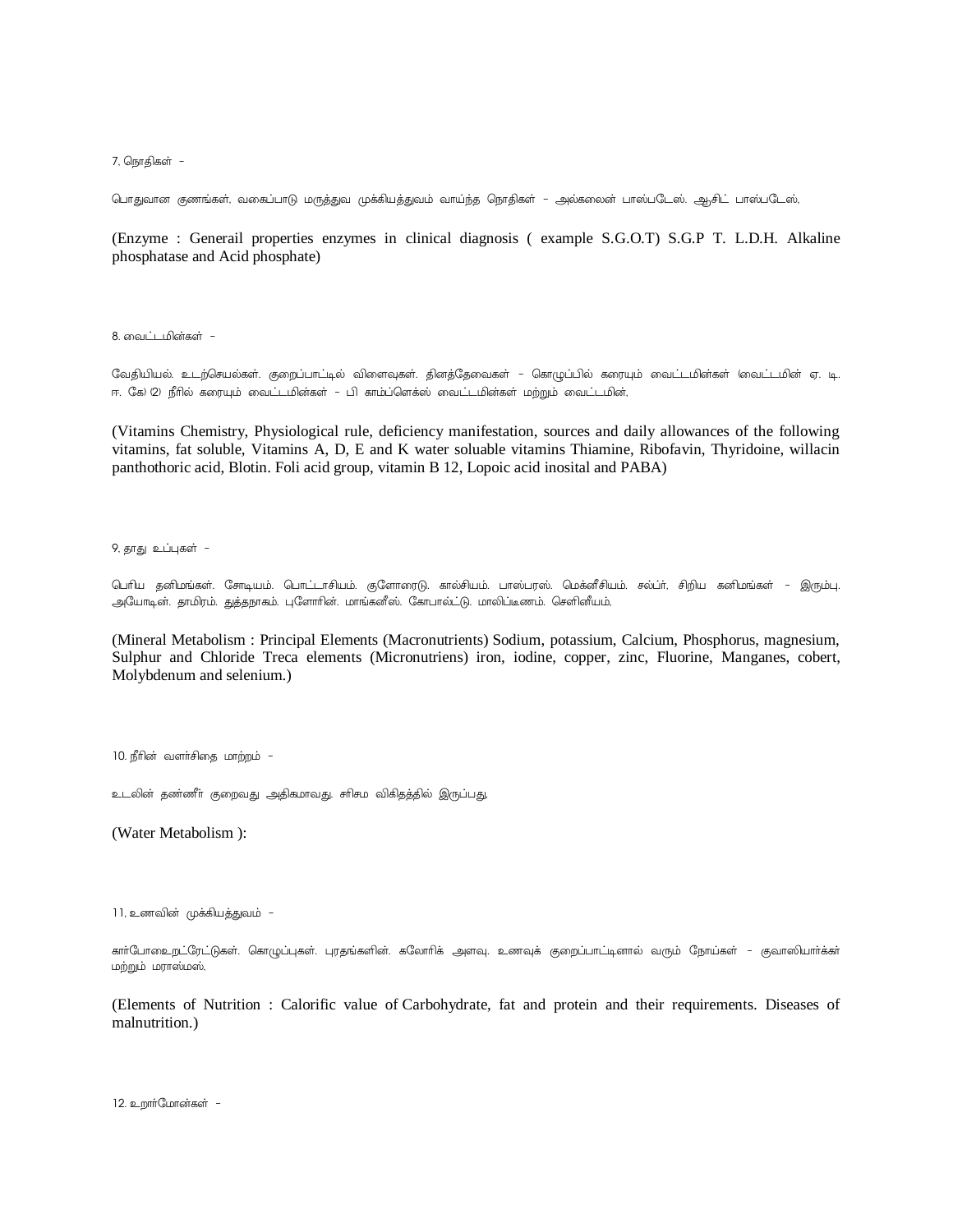பிட்யூட்டரி சுரப்பியின் உறாாமோன்கள். தைராய்டு உறாாமோன்கள். பாரா தைராய்டு உறாாமோன்கள். இன்சுலின். குளுக்கான். அடாீனல் உறாா்மோன்கள். செக்ஸ் உறாா்மோன்கள்,

(Chemistry and function of the Hormones : Anterior pituitary hormones: GH, TSH, ACTH, FSH, IH, and prolactin. Posterior pituitary hormones ADG or Vassopressin and exytocin. Thyroid hormones, parathyroid hormones, Insulin, Clucagon Adrenacertical hormones; Aldosterone. Glucocorticoids ; Male and Female Sex hormones, Hormones of adrenal andmedulla : Spinephrine and nor Epinephrine.

13, இரத்தம் உறைதல் -

பிளாஸ்மா புரதங்கள். செரிப்ரோ – ஸ்பைனல் திரவத்தின் உட்பொருட்கள்,

( Blood and Cereporspinal fluids : Chemistry of blood coagulation and plasma protenis chemistry of C.S.F)

பகுதி -  $3$ 

### குணப்பாடம்

3, சீவ வகுப்பு ( Jeeva Vaguppu )

## தாள் - 2. பகுதி -1

1, நோய் அணுகா விதி ஒழுக்கம் – நஞ்சநூலும் மருத்துவ நீதி நூலும்

2, நோய் நாடல் நோய் முதல் நாடல் - மருத்துவம் பொது - மருத்துவம் சிறப்பு,

3, அறுவை மருத்துவம் – சூல் மருத்துவம். மகளிா் மருத்துவம் மற்றும் பிள்ளை மருத்துவம்,

<sup>1,</sup> மூலிகை வகுப்பு (Mooligai Vaguppu )

<sup>2,</sup> தாது வகுப்பு ( Thathu Vaguppu )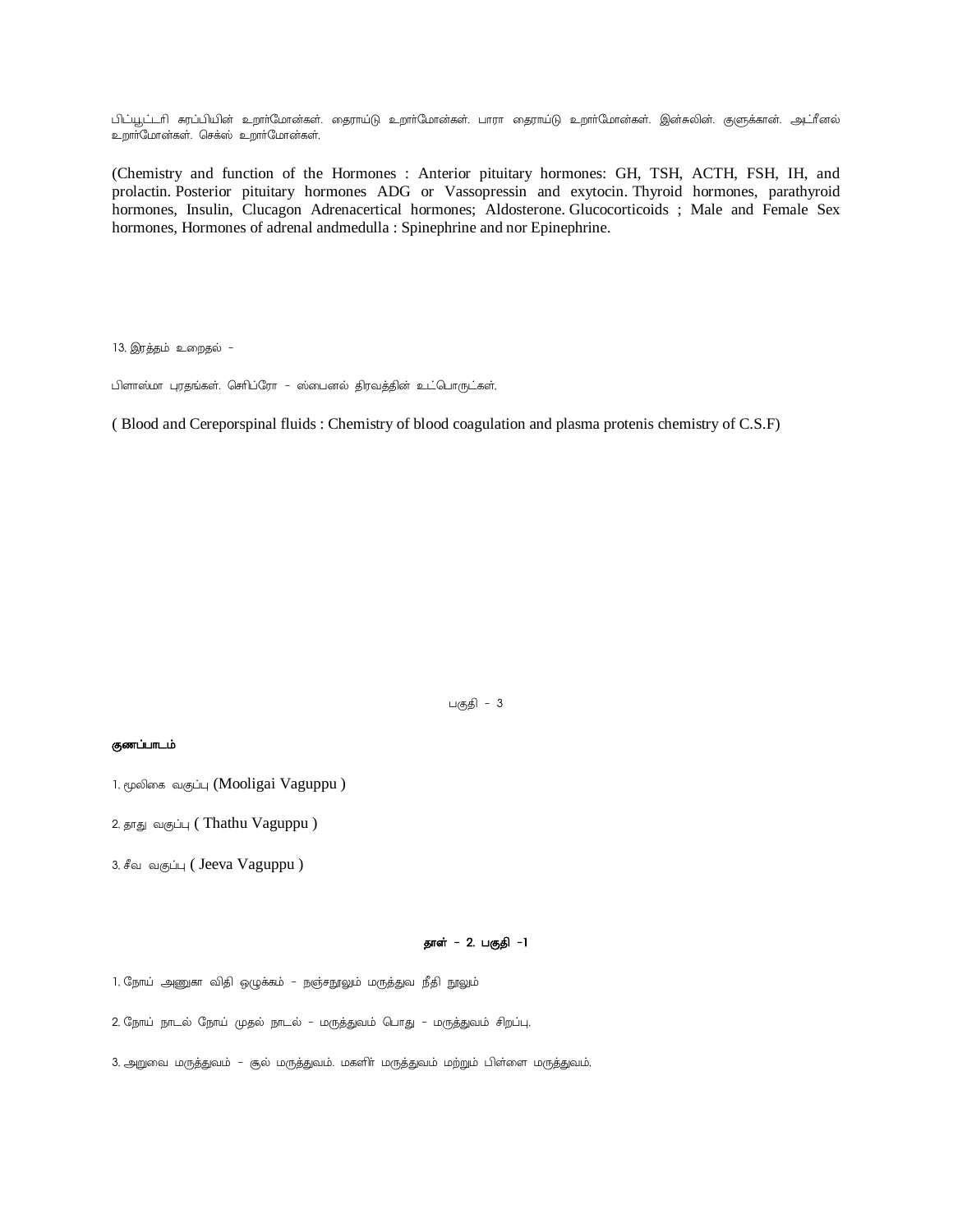தேர்வுத்தாளின் விரிவான பாடப்பகுதி

1, நோய் அணுகா விதி ஒழுக்கம்

பிறவியின் பயன் அடைய் நோயின்றி வாழுதல் – நோயில்லா நெறி விட்டோன் குருபி அப்பா – காய சித்தி, வெளி தீவளி நெருப்ப நீா் – சுத்த நீா் – நிலம் – ஐந்திணைகள் – நகரமைப்பு – காலம் சிறுபொழுது – பெரும்பொழுது – ஒழுக்கம் – நீராடல் – ஆடைகளும் ஆபரணங்களும் – பட்டினி விதி. உடற்பயிற்சி. யோகா – பானம் – தாம்பூலம் – உறக்கமும். ஒய்வும் – படுக்கை வகை இதர ஒழுக்கங்கள் – பெரும்பொழுது ஒழுக்கம் – எதிரெது காத்தல் – தொத்து நோய்களும் – ஒட்டு நோய்களும் – கிருமி நோய்கள் – தமிழன் உணவு – பண்டைய தமிழனின் வாணிபம் – உணவும் அதன் தன்மைகளும்.

### 2, நஞ்சுநூலும் மருத்துவ நீதி நூலும்

முன்னுரை – அடையாளம் – பிணக்கூறு ஆய்வுகள் – உயிரிழப்பு – பிணநிற மாறுபாடுகள் – புதைக் குழியைத் தோண்டி பிணத்தை ஆட்டி செய்தல் – உயிா்ப்புத்தடை (அ) மூச்சுத்தடை – காயங்கள் அல்லது புண் – கற்பழித்தல் – பால்வினை கலப்பு குற்றங்கள் – வீாியமற்ற நிலை மற்றும் மலட்டுத்தன்மை – கன்னித்தன்மை– கருத்தாித்தல் – கருச்சிதைவு – குழந்தை பெற்ற நிலை – இளம்குழந்தையை கொல்லகுல் – சுட்டபுண்களும் கொப்புளங்களும் – மின்னல் – மின்சாரம் – வெப்பம் பணி தாக்குதல் – பசியினால் சாகல் – மனநோய

### பகுதி 2

1 நோய் நாடல் நோய் முதல் நாடல்

நோய் பரிசோதனை – நோய்நாடல் பற்றிய விளக்கமும் விரிவாக்கமும், – நோய் பரிசோதனை – எண்வகைத் தேர்வு – நோயாளி பாிசோதனை – நோய் வகை – வந்தைகள் – நுண் கிருமிகள் பற்றிய படிப்பு – இளைப்பு நோய் சளி பாிசோதனை – நீா்க்குறி நெய்க்குறி - சிறுநீரில் உப்புச்சத்து சக்கரைச்சத்துப் பார்த்தல் -

### 2.மருத்துவம் பொது

சுர நோய்கள் – முக்குற்ற நோய்கள் – அம்மை நோய்கள் – சுரக்கோள் – குரல் கம்மல் – மூக்கடைப்பு – குருதி அனல் – இருமல் நோய – இரைப்பு நோய் – இளைப்பு நோய் – உளை மாந்தை – ரத்தக் கொதிப்பு – தமரக நோய் – சுவையின்மை – நீா வேட்கை – செரியாமை – விக்கல் வாந்தி – மாந்த நோய் – குன்மம் – சூலை மன்னீரல் நோய் – கல்லீரல் நோய் – வெளுப்பு நோய் – ஊதல் நோய – மஞ்சல் நோய் – பெருவயிறு – குடற்பிடிப்பு நோய் – பெருங்கழிச்சல் – நிணக்கழிச்சல் – கடுப்புக் கழிச்சல் – ஊழி நோய் – எருவாய் முளை நோய் – சிறுநீா நோய் – நீாினை அருகல் நோய்கள்– கல்லடைப்பு நோய் – நீரடைப்பு – நீரக்கட்டு – சொட்டுநீா – நீாச்சுருக்கு – ் வெள்ளைநோய் – நீரினைப் பெருக்கல் நோய்கள் – அதிமூத்தரம் – நீரிழிவு – தெளிநீா – நீாக்கட்டிகள் – மயக்க நோய் – வலிநோய வளி நோய் – பக்கவாயு – கீல் வாயு – அழல் நோய் – ஐயநோய் –

#### 3, மருத்துவம் சிறப்பு

கற்பம் – கற்ப யோகங்கள் – வாயு தாரணை – பிராணயாமம் – யோகம் – ஆசனம் அதன் வகைகள் – மருத்துவப் பயன் அஉக்ஷ்டாங்க யோகம் -முப்பு – தோல் பிணிகள் – விளக்கம். 18 குட்டம் – கரப்பான் வகைகள் – குழந்தைகளுக்குண்டாகும் தோல்பிணி வகைகள் – விளக்கம் – படை –. அக்கி சிரங்கு. தோல் உதிரும் நோய்கள் – பேன்கள் – பாக்டீாியாவினால் வரும் தோல் நோய்கள் –பூஞ்சை நோய்கள் தோலில் காணும் வைரஸ் நோய்கள் – தோல் காசநோய் – பருச்செதில் நோய்கள் – முகப்பரு– சிலநதி முகப்பரு – முடி நகம் – தினைத் தடிப்புகள் வாமம் – படுவாமம் – தொடுவாமம் – முதியோா மருத்துவம் – மனதளாச்சி – உள் எதிா்ப்பு நோய்கள் – நொழுநோப்கள் – உளப்பிறழ்வு நோய்கள் – பிரம்மை – மதம் மதாத்தியம் – மாச்சுரியம் – சூதிகாவாதம் – மனப்பிறழ்வு நோய் – நரம்பியல் (வலிப்பு) நோய்கள் – மூா்ச்சை– மயக்கம் – தொக்கணம்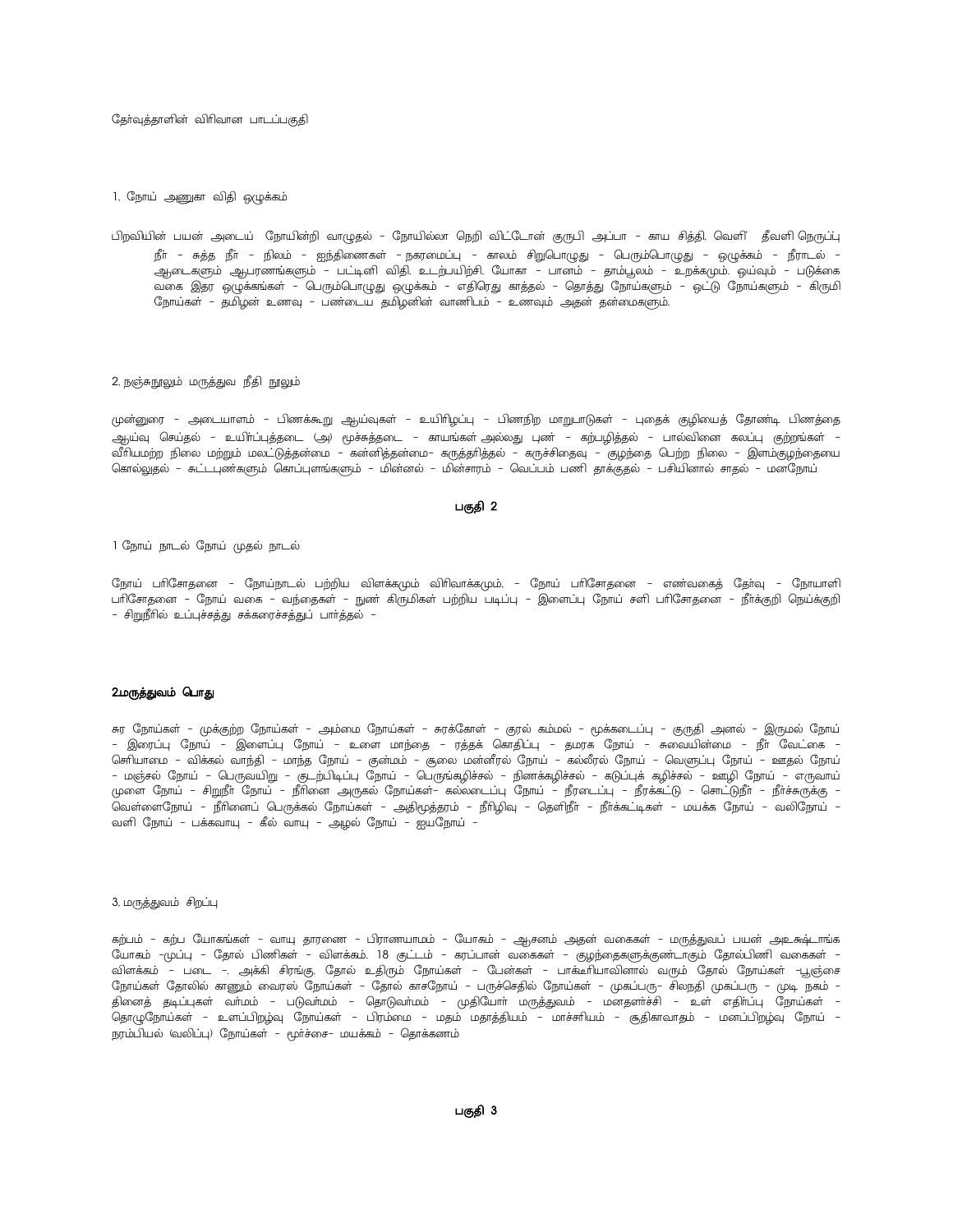1, அறுவை மருத்துவம்

அகமருந்து – புறமருந்து – தோஉக்ஷா – மலா – உருப்பு மாறுபாடுகள் – அகப்பரிகாரம் – பத்திய உணவு – கீழ்கண்ட நோய்களுக்கு – தடிப்பு (வீக்கம் ) – விப்புருதி – (சீதக்கட்டி) விரணம் – நாடிவிரனம் – அற்பு விரணம் – மூலம் – பவுத்திரம் – மேகக்கட்டிகள் – மாா்புச்சிலந்தி – கிரந்தி – கண்டமாலை – யானைக்கால் நோய் – அண்டரோகம் – கல்லடைப்பு – ஆண்குறி நோய் – பெண்குறி நோய் – புற்றுநோய் – காதுநோய்கள் –

தலைநோய்கள் – காது மூக்கு நோய்கள் – வாய்நோய்கள் – நாக்குநோய் – பல்நோய்கள் – பல்ஈறு நோய்கள் – தொண்டை நோய் – குரல்வளைநோய் – கண் நோய்கள் – அகத்தியா் நயனவிதி – நாகமுனி நயனவிதி – முன் கண்ணில் கண் இமையில் கடைக்கண்ணில் – வெண்விழியில் கருவிழியில் வரும் நோய்கள் – கண் பாதுகாப்பு – கண் மருத்துவம் – முதலுதவி – அறுவை பொது விளக்கங்கள் – காயமடைதல் – காயத்தின் வகைகள் – சாதாரண கட்டிகள் – உக்கிர கட்டிகள்–டிற்றுநோய்) என்புமுறிவின் வகைகள் – பொதுப் பாிகாரம்

2, சூல் மருத்துவம் - மகளிா் மருத்துவம் மற்றும் பிள்ளை மருத்துவம்

உடல் கூறும் உடல் தத்துவமும் – கூபகம் பொய்கூபகம் – மகளிா் புறப்பிறப்புறுகள் – கருப்பையும் சினைப்பாதைகளும் – சினைப்பைகள் – பூப்பு – பூப்படைதல் – சூல் சுகரணம் – கரு உற்பத்தி – சித்தா் மற்றும் தற்காலிகக் கொள்கைகள் – கருபுதைதலும் மாயை வளா்ச்சியும் – கா்ப்பிணி உறுப்புகளின் மாறுதல்கள் – சூல்கணிப்பு – சூல்காலம் – மகவு – கருவளா்ச்சியின் நிகழ்ச்சிகள் – மகப்பேறும் வெவ்வேறு உதயங்களும் – சுக மகப்பேறு நடை – மகப்பேறு சாதனங்கள் – முதல் கட்டம் – இரண்டாம் கட்டம் – மூன்றாம் கட்டம் – சுகமகப்பேறு நிகழ்ச்சிகள் – சுக மகப்பேறு கண்காணிப்பு – அசாதாரண மகப்பேறு சூல் சுகரணம் – சூல்காலத்தில் தோன்றும் சுகரண நோய்கள் – கருச்சிதைவு – சூல்பூப்புச் சஞ்சார நோய் –

<u>மகளிா் மருத்துவம்</u> மகளிா் நோயின் பாிசோதனை – மெய்கூபகம் – பொய்கூபகம் – கருப்பை – சினைப்பாதை – பூப்படைதல் – பூப்பு முடிவு – பூப்புக்கோளாறுகள் – போலி சூதகக்தடை – சுகரண சூதகத்தடை – மலடு நோய் – சுத்தமலடு கதலி மலடு – காகமலடு – ஆண்மலடு - பெண்மலடு - நிரந்தரமலடு - பெரும்பாடு - சூதகவலி - யோனிக்கசிவு - யோனிதாபிதம் - மகளிா்களுக்கு ஏற்படும் நோய்கள் – வன்கழலை ,

பிள்ளைப்பிணி மருத்துவம்